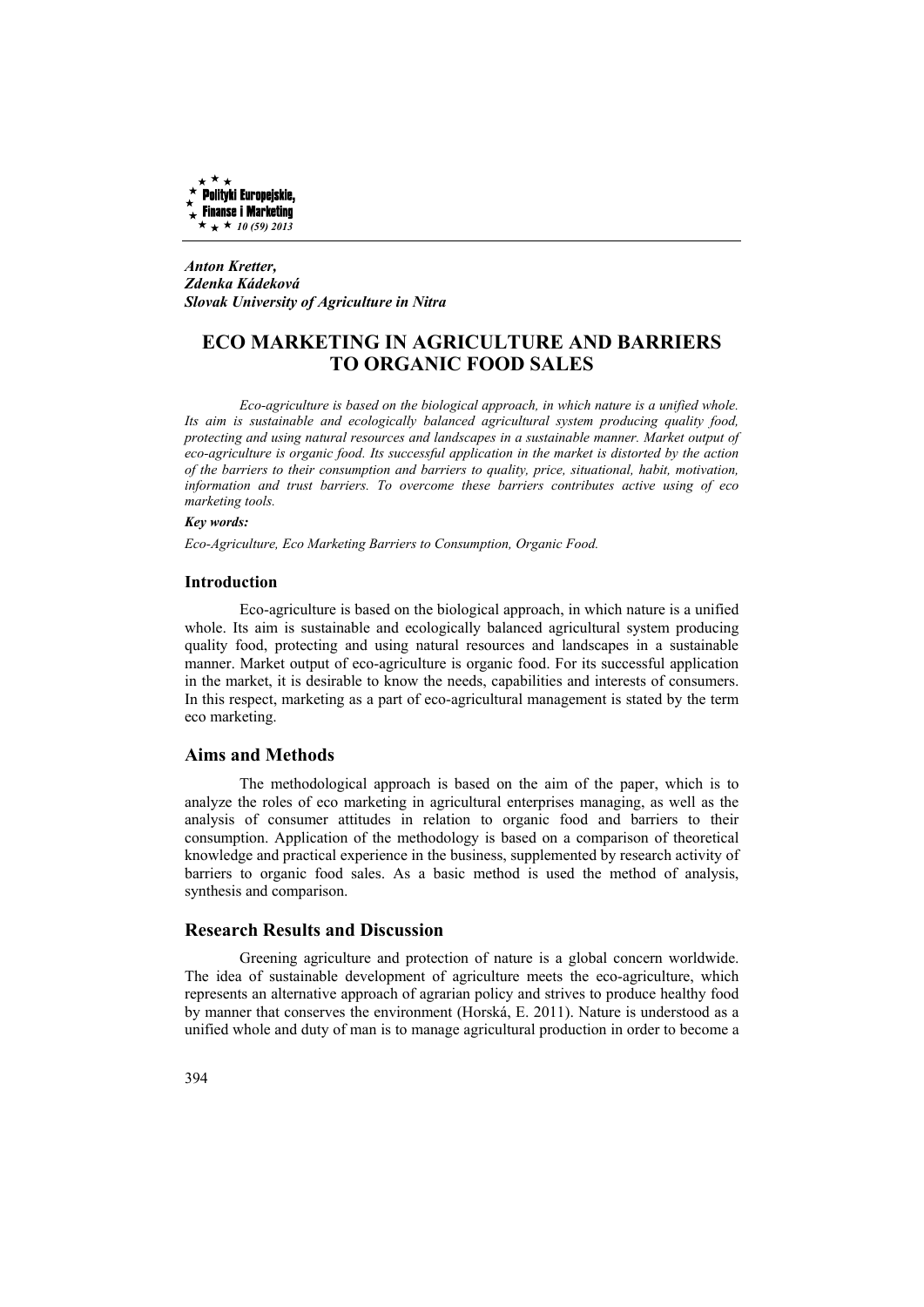harmonious part of nature. By its orientation to the future tries to permanently ensure the survival of human society.

The primary economic motive for organic production, in addition to the implementation of the production process itself, is also dispose of the product without which is production inefficient and loses the main motivation factor of entities engaged in production activity, hence the possibility of profit. Worldwide sales of organic products is estimated on \$ 20 billion. It is expected that the share of organic food in total food market will grow from the current 2% to 5% - 8% in the next years.

The share of the organic food on the market in all countries is small, but there is significant potential for development in all regions of the world (Urgeová, J. 2011). There is still lack of marketing concepts that would effectively flesh out sales barriers and increased image of organic food.

Organic foods are now developed and produced primarily for a special target group, which consists of environmentally and health-conscious consumers who place an emphasis on environmentally friendly food. To reach this segment of consumers helps an active promotion of eco-marketing.

Eco marketing can be described as comprehensive drive marketing strategies and marketing tools to reduce the burden on business environment, to improve the natural environment of humans, animals and plants and to promote environmentally conscious lifestyle of consumers. Environmentally oriented marketing is constructive marketing, which focuses on creating long-term competitive advantages and responsible product. This leads to another thinking and other criteria priorities and gives new arguments leading to competitive advantages, breaking down the old barriers and prejudices and clichés. Ecology and Environmental Protection offer a variety of opportunities for innovation. This makes the ecology overall vision for marketing purposes (Kretter, A. 2005).

A common sign of marketing and eco-agriculture is that it is enable to achieve lasting benefits and sustainability of its subject matter.

As purposeful application of the principles of organic farming on soil towards the sustainable development of agriculture, also marketing method leads to sustainability and lasting success and of micro-enterprises. Performance advantages of eco- agriculture are:

- environmental protection
- natural rearing of livestock and its feeding
- healthy foods
- non-application of gene technology
- preservation of natural resources
- high consumer recognition
- defined corporate body system entrusted with the control by government
- significant contribution in ensuring the food for people in the world.

Ecological systems in nature are in dynamic balance and in the natural selfregulation. Balance and self-regulation are fundamental requirements for eco marketing. Eco marketing should minimize the negative effects of the economic measures on the ecology and considering the trends in consumer attitudes, which are characterized by increasing demands on comfort, enjoyment and diversity. For marketing system in the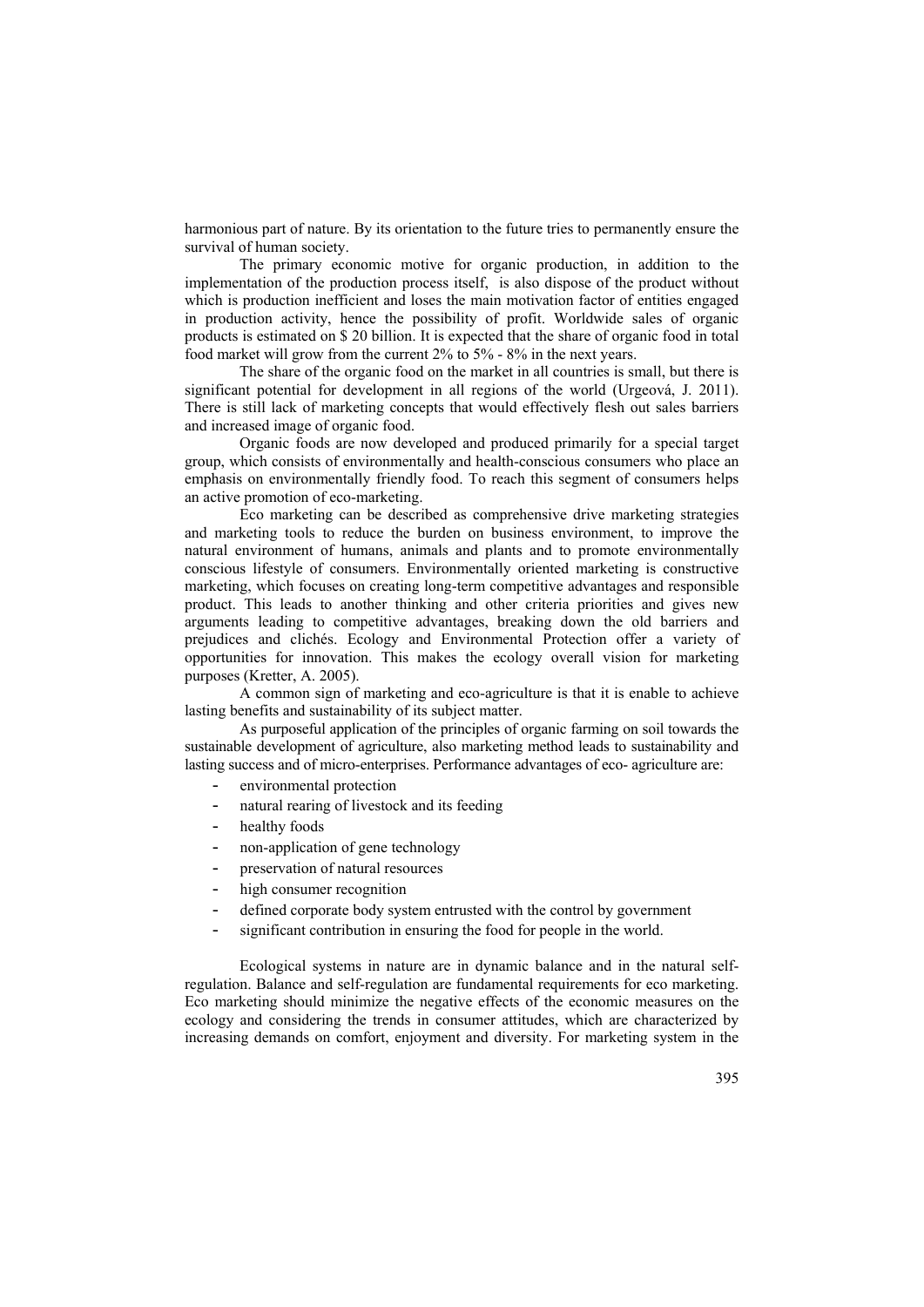green economy are valid the general principles of marketing with emphasis on the application of the environmentally-friendly principles.

Interest of marketing is based on the ecology of the growing pressure of the society to minimize adverse impacts on the environment. If businesses want to be successful in the marketplace, have to implement a long term strategy which integral part has to be the environmental concerns and the protection of the environment. This must be seen as an aim for all decisions.

Marketing and eco-agriculture are associated with competitive fight. While marketing is becoming crucial for companies and organizations in gaining competitive advantage in the environment full of opportunities and threats, the agribusiness try to get a competitive advantage in the market in terms of surplus conventional agricultural production by applying eco- agriculture in the practice.

The concept of environmentally oriented marketing explains the economic activity-oriented units for one or more market segments, which is conducted with aim to gain the profit, in order to produce organic products and convince customers to make an appropriate food purchasing decision.

The aim of organic products marketing includes:

-motivation survey of customers when buying organic food,

-overcome information about barriers and barriers to credibility of organic food,

-analysis of costs necessary for the production of organic food.

Synthetic summary of theory analysis and practical knowledge of the terms marketing and eco-agriculture suggests that green marketing is a general concept of organic products at all levels. This means not only consumption directly related to the beneficial effects on the environment, but also the ecological process in quality of production, processing and distribution.

From this point of view are particularly important following partial objectives: -the fastest distribution of fresh produce,

-eco-treatment (saving of raw materials, environmental protection),

-values as a responsible business

-production-transparent process, taking into account the closed metabolism in the overall production and marketing process

-special consideration for the environmental performance of the consumer as a basis to meet consumer expectations in the development of the overall concept of production and marketing.

In social marketing - oriented company is its integral part also ecological management (Mura, L. 2006). In addition to the economic, commercial and social objectives of companies, ecology is accepted as an important factor and equivalent target of companies. Its determination and specifications are developed under the eco- concept of company, including specific approaches and measures. The core of all marketing questions solution is marketing mix. Environmentally oriented marketing mix combines balanced using of product, price, distribution and communication policy in order to satisfy all consumers needs and wants by offering the right products with respect environment. The base of product policy in eco-agriculture is organic product made according to the rules of eco-agriculture practices by registered manufacturers that are approved and listed in the rules of eco- agriculture. Organic food symbol can be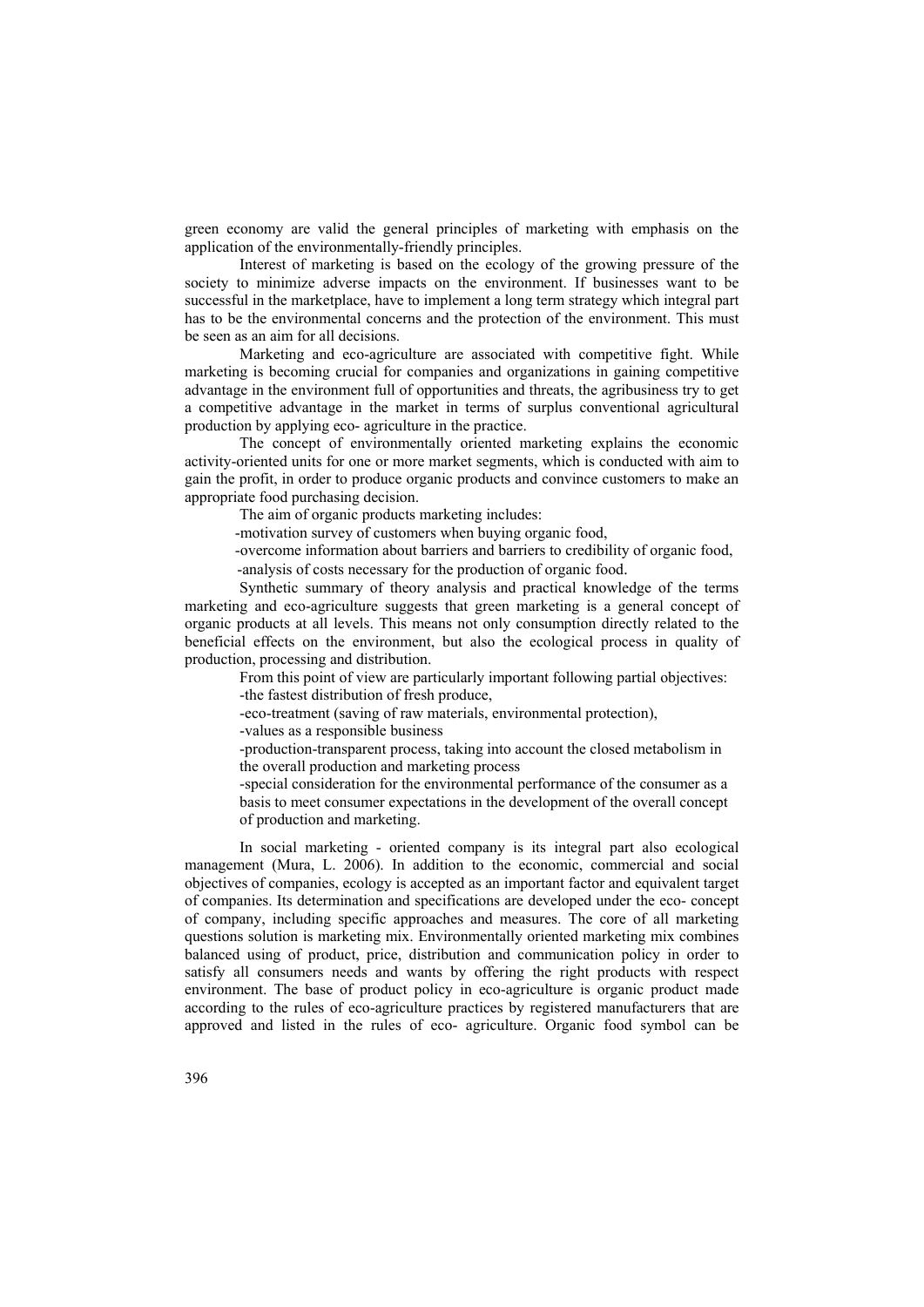identified only on products that come from organic production. Product policy aims to ensure that the product is harmless, without any side effects, does not cause subsequent problems to the environment etc. The basic requirement for the processing of organic production is minimum depreciation and maximum preservation of the nutritional value of organic products.

Organic food production takes place mainly at place of the raw materials production and transportation of food over long distances is not in accordance with environmental principles. A further important requirement is to separate the area of the organic products production from the area of conventional products production. This helps to reduce the loss of valuable biological substances. An important indicator of product policy is the product life cycle. Ecological life cycle of product represents the chain of creating the values, in which plays a key role the production phase. This is closely related to the next phases and subsequent problems.

Ecological life cycle consists of these stages: -phase of raw material assurance and energy inputs, -production phase, -phase of transportation, distribution and storage, -consumption phase, -phase of waste solution.

Ecological life cycle of product is noticeable at the various entities that are located on the vertical line of the product. Of these, the majority is outside the agricultural enterprise, but the dominant focus of treatment stages of production, direct or indirect responsibility lies precisely on this subject.

Price policy includes measures to set price and enforcement of enterprise requirements. Price is the only element of the marketing mix that produces business income. All other policies represents the costs. (Paluchová, J. 2012)

Price of alternative products is often higher than products produced by conventional way, related to the cost of their production. There are few reasons why organic food is more expensive than food from conventional agriculture:

- crops in eco-agriculture are generally lower, due to the renunciation of chemical synthetic fertilizers and plant protection equipment.
- organic farmers may breed less livestock on their area, thus produce less meat, milk and eggs per area unit,
- almost on one-third of the cultivated land should be cultivated legumes to ensure basic fertilization, otherwise that area might be used to grow plant foods,
- methods in eco-agriculture are difficult on labor, such as mechanical plant protection,
- on relatively small market of organic products has not been yet developed any effective structures of sales and distribution

Functional tools of price policy in eco marketing are also discounts for organic products and providing favorable payment terms for customers. In this regard, a reduction of higher prices may also contribute to the central support (subsidy agents and others) for the benefit of the products that are friendly to the environment. Distribution policy involves selecting appropriate sales channels, in which is accepted principle of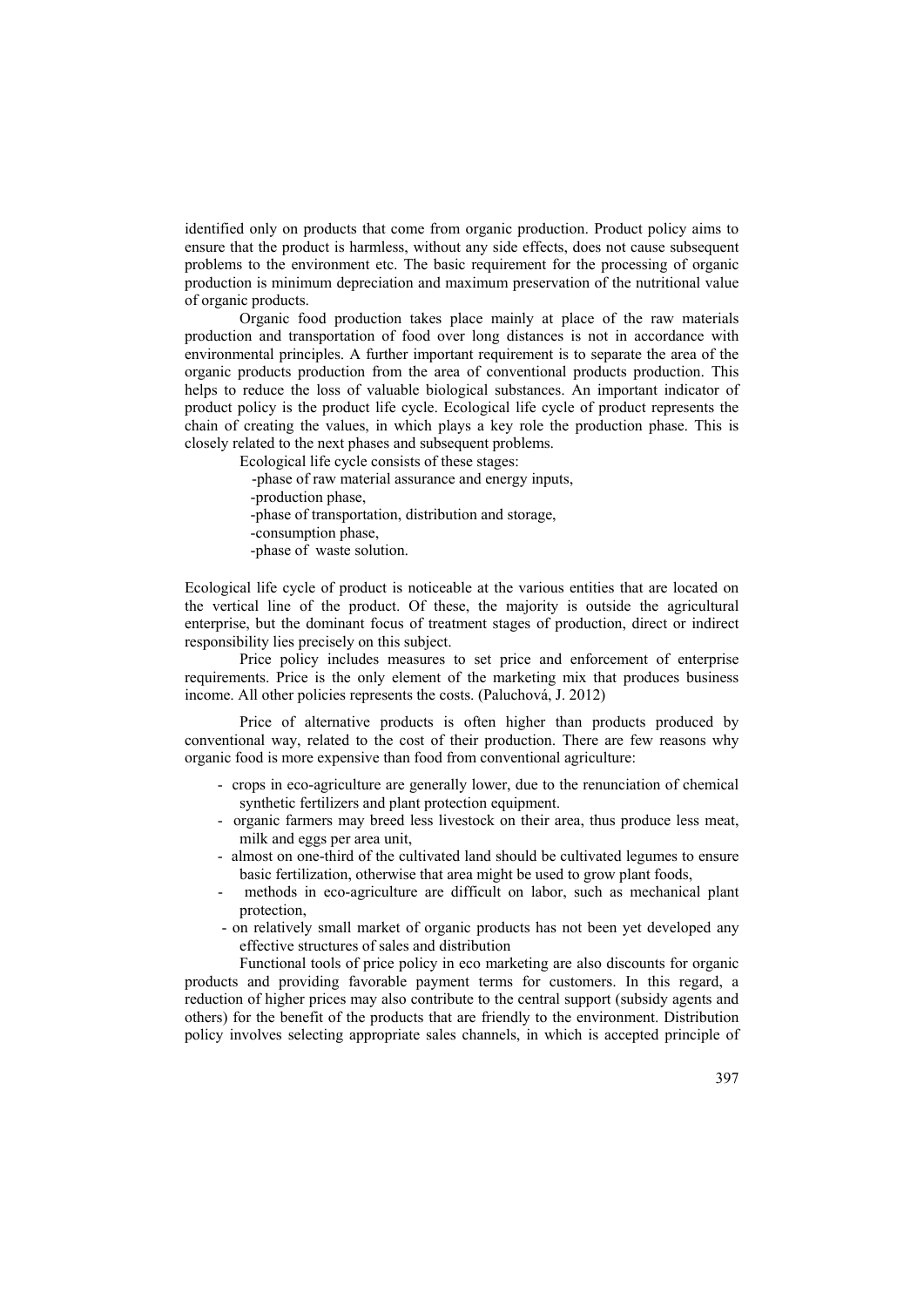eco marketing. An important element is optimization of distance between the place of production, storage place and place of sales. For this reason, in most countries, there is mainly regional sales of organic products. In the international exchange of goods, organic products are traded mainly as the raw material, and less as finished products.

On the market generally applies different forms of organic food sales. Each of them has its advantages and disadvantages, which the producers must take into consideration when choosing the appropriate sales channel. In the practice, our farms meet with the two basic forms of organic food sales – sales to the wholesalers and direct sales to the end consumers. Communication policy takes very important place in the marketing mix of organic products. Its mission is to promote the consumption of products that are friendly to the environment and to create awareness of the need to preserve nature and ecological benefits. At the same time should help to overcome the purchasing help barriers on the side of consumers. Crucial tool in this respect are advertising and public relations.

Aspects for purchasing the organic food are at the municipal level health, food safety and preservation of sustainable development of natural resources (Nagyová, Ľ. 2012).

However in practice, the large part of consumers purchasing decisions are influenced by existing barriers:

-qualitative barrier -price barrier -situational barrier -habit barrier -motivational barrier -information barrier -trust barrier.

#### Qualitative barrier

Part of organic food products is characterized by its unusual taste or appearance. Consumers have just a little choice in comparison with conventional offer of food. That organic food products are more appealing to the general public, are thought necessary measures in the field of product policy. New organic food products have to represent the nutritional trends, and requirements for taste. Barrier to buy is also the aesthetic deficiency for many organic food compared to conventional food. By a help of artistic diversity of package design, organic food must attract the attention of the buyer. Relying on fact, that this kind food is bought only by bio consumers is not perspective and the offer should be directed to a wider range of consumers. In this regard, there is a number of opportunities to improve the existing situation. The barrier in purchasing decisions of consumers are seen only occasionally in some products of fresh vegetables.

#### Price barrier

Price barrier is one of the most important barriers to market development of organic food. The high price of goods exceeds the consumer willingness to buy. Price barrier strongly affects information barriers and barrier of trust. Because a decrease in prices of organic products is limited, they should seize the opportunities of marketing in relation to other barriers. The importance in mainly on using the communication policy, active work with the public (Public Relations) through the media inform consumers about the special organic food, a higher need for human labor in its production and thus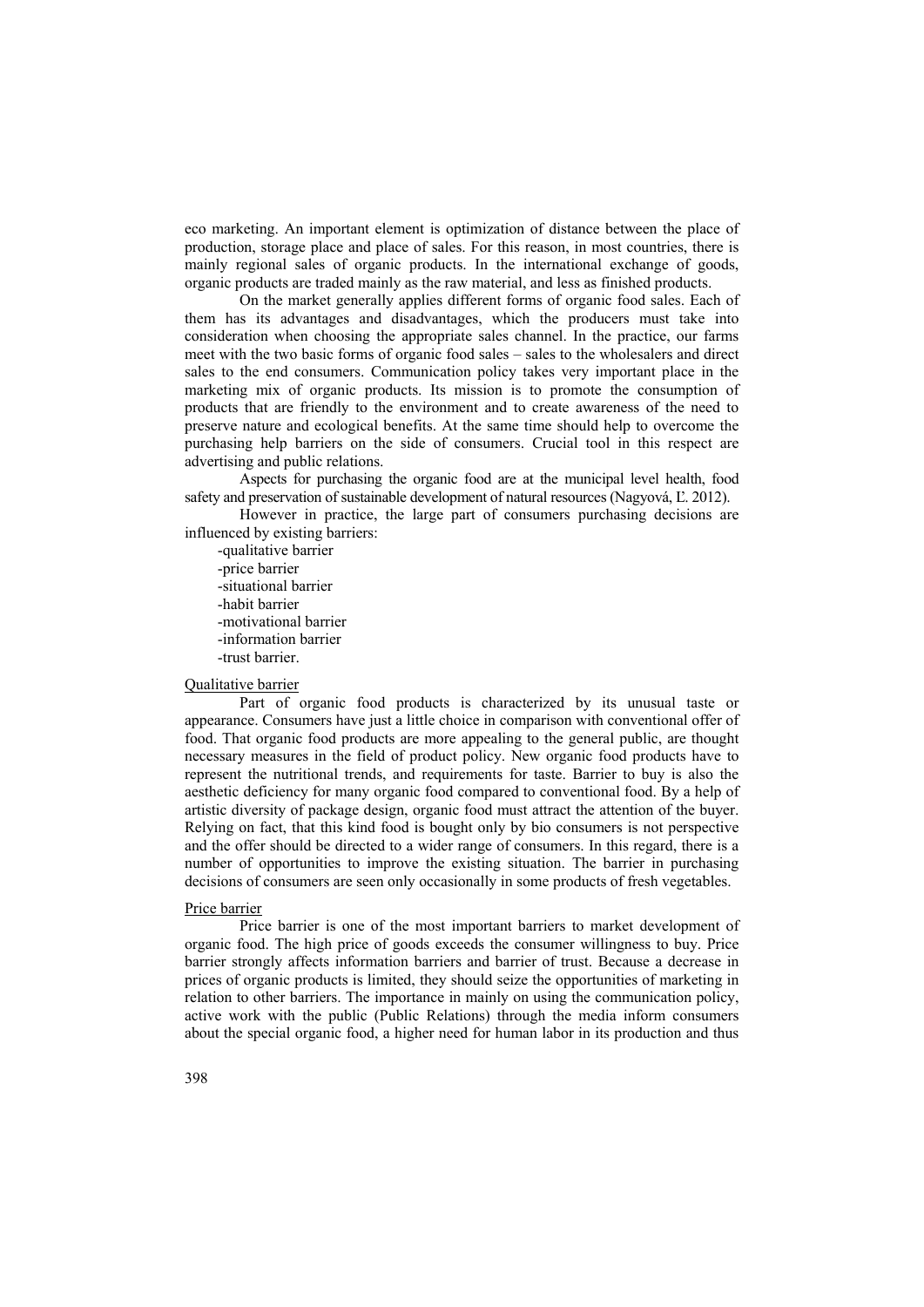seek their acceptance of higher prices. Advertising may indicate special value of these products and thereby increase confidence in the value of the higher price. The effect of the price barrier is in direct relation to income levels of consumers. Income growth decreases the size differential perception of organic food prices and other foods. Elderly people and pensioners monitor this barrier very sensitively although they realize the positive benefits of organic foods to maintain health.

#### Situational barrier

Organic food is not normally sold at all the places where the conventional food. This causes the increasing costs for the consumer to go to another place where they can buy them and also the waste of time. Measures to overcome this barrier in the given situation lies in using the distribution policy to expand the supply network of retail stores. However, significant point seems to be also in using advertising and sales promotion. Current organic food consumers are willing to go to another distant grocery stores, if the one where they usually do shopping does not sell organic food. Situational barrier is a major barrier in the implementation of purchasing organic food. The problem is the range of offered assortment, unless it is a specialized organic food store.

#### Habit barrier

Habit barrier is associated with a reluctance to change the current method of buying food and eating habits. Options for reducing this barrier are in well aimed using of marketing tools of communication policy. Ads can caused the stimuli that may lead to a review of current approaches to nutrition. At the same time advertising has to justify the need for change and encourage a change in purchase decisions. As a result of the growing awareness of environmental issues among residents, this barrier can be described as latent. To overcome this barrier help also the problem situations with various food scandals, while closer to overcome this barrier are consumers who already buy healthy organic food.

# Motivational barrier

Motivational barrier is characterized by a real lack of interest in organic food and the environment. It's an external problem, when the discovery ecology values is not positive perceived by a certain group of people. Reasonable arguments do not get any respond. Some people do not want to belong to the group of people with an ecological engagement. The only group of marketing tools that can influence these people are the tools of communication policy and may contribute to the gradual overcoming this barrier.

#### Information barrier

Information barrier occurs when a consumer has the little knowledge about the benefits and advantages of organic food. This situation may arise when the costs to obtain this information are too high or takes more time than is acceptable. The reason of this barrier is also the situation when the information is incomplete, disorganized, and such consumers do not trust the usefulness and importance of organic food. To overcome this barrier are used the marketing tools of communication policy, mainly well aimed advertising, public relations and personal selling. Generally, the more is society advanced, the easier is to beat this barrier.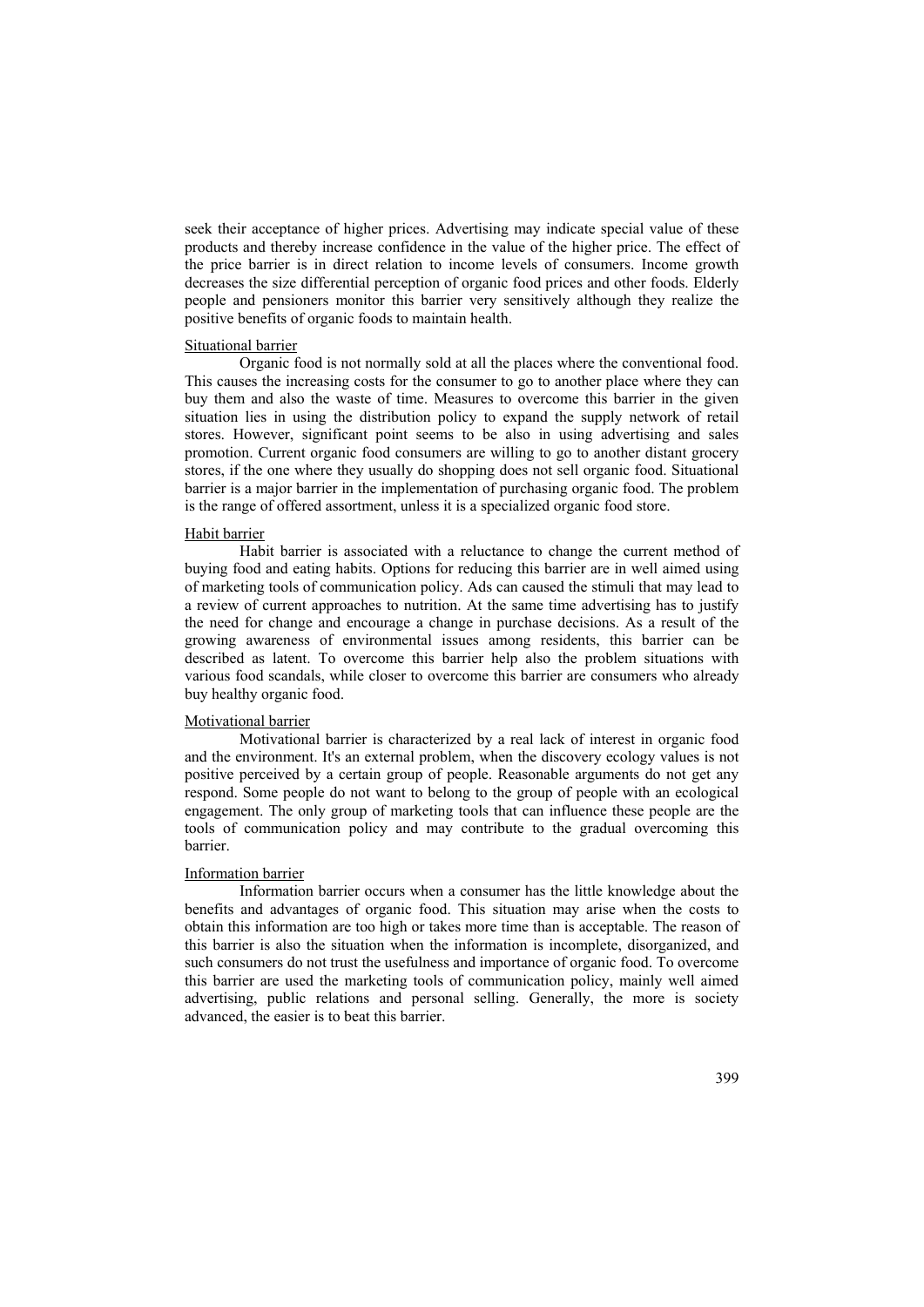## Trust barrier

Deficit of information about organic food causes distrust of consumers in the products. To help overcome this barrier are used the same tools like we use to overcome information barrier. Promotional measures for organic food do not have a purely informational nature, but they also have emotional content such as lifestyle, feelings etc. To overcome this barrier on the food market food can contribute the presenting of indicators of quality organic food and promise guarantee. This approach can be accepted by consumers as additional information that helps to assess the quality of the products. To deepen the trust can help the unions organic products manufacturers and unions for the protection of environment. Single logo applied in the EU countries as well as domestic organic products logo, logo in advertising or logo on packaging of products is seen as a guarantee of quality and authenticity.

### **Conclusions**

Eco agriculture, which is a producer of raw materials for organic food is currently being implemented in more than 120 countries around the world. Tendencies in developed countries recorded dynamic growth of this mode of food ingredients production. This is reflected in their awareness of the environment preservation and also awareness of the importance of healthy food. Specificity of organic food offer and its spreading is based on the application of marketing in the agri-food sector connected with the new demands of the consumer and his unpreparedness reserved approach to purchase organic food. To overcome barriers is primarily aim of to the rational application of eco marketing in agricultural and food companies, in trade as well as in the society at the level of nation.

## **References:**

HORSKÁ,E. –URGEOVÁ,J. – PROKEINOVÁ, R.2011*. Consumers´ Food Choice and Quality Perception: Comparative Analysis of Selected Central European Contries.* In Agricultural Economics International Scientific Magazine, Volume 57 (2011) No. 10 493-499 p. Praha, 2011 : Ústav zemědělských a potravinářských informací. ISSN: 0139-570X.

KRETTER, A. 2005. *Marketing ekologického poľnohospodárstva a ekoproduktov*. Nitra: SPU, 2005, 90 p. ISBN: 80-8069-620-9.

KRETTER,A. 2006. *Ekomarketing a poľnohospodárstvo.* In: Zborník z vedeckého seminára Ekologické poľnohospodárstvo ako súčasť enviromentálneho programu. Nitra: SPU, 2006. p. 67- 70. ISBN: 80-8069-719-1.

KRETTER,A.- MURA,L. 2006. Labeling of ecological foodstuffs questions and advantages. In 10th International Scientific Days of Agricultural Economics Agráralkalmazkodás a váttozó gazdasághos. Gyongyos: Karoly Robert College, 2006, p.1-4. ISBN 963 229 623 0.

NAGYOVÁ, Ľ. et al. 2012 Trendy v spotrebiteľskom správaní na trhu potravinárskych produktov SR. Nitra:SPU, 2012, 83 p. ISBN 978-80-552-0899-2.

VICEN,M. 2010. Cenová politika. In: Kretter, A. et al. Marketing, 4.vyd. Nitra: SPU, 2010. P. 179-209. ISBN: 978-80-552-0355-3.